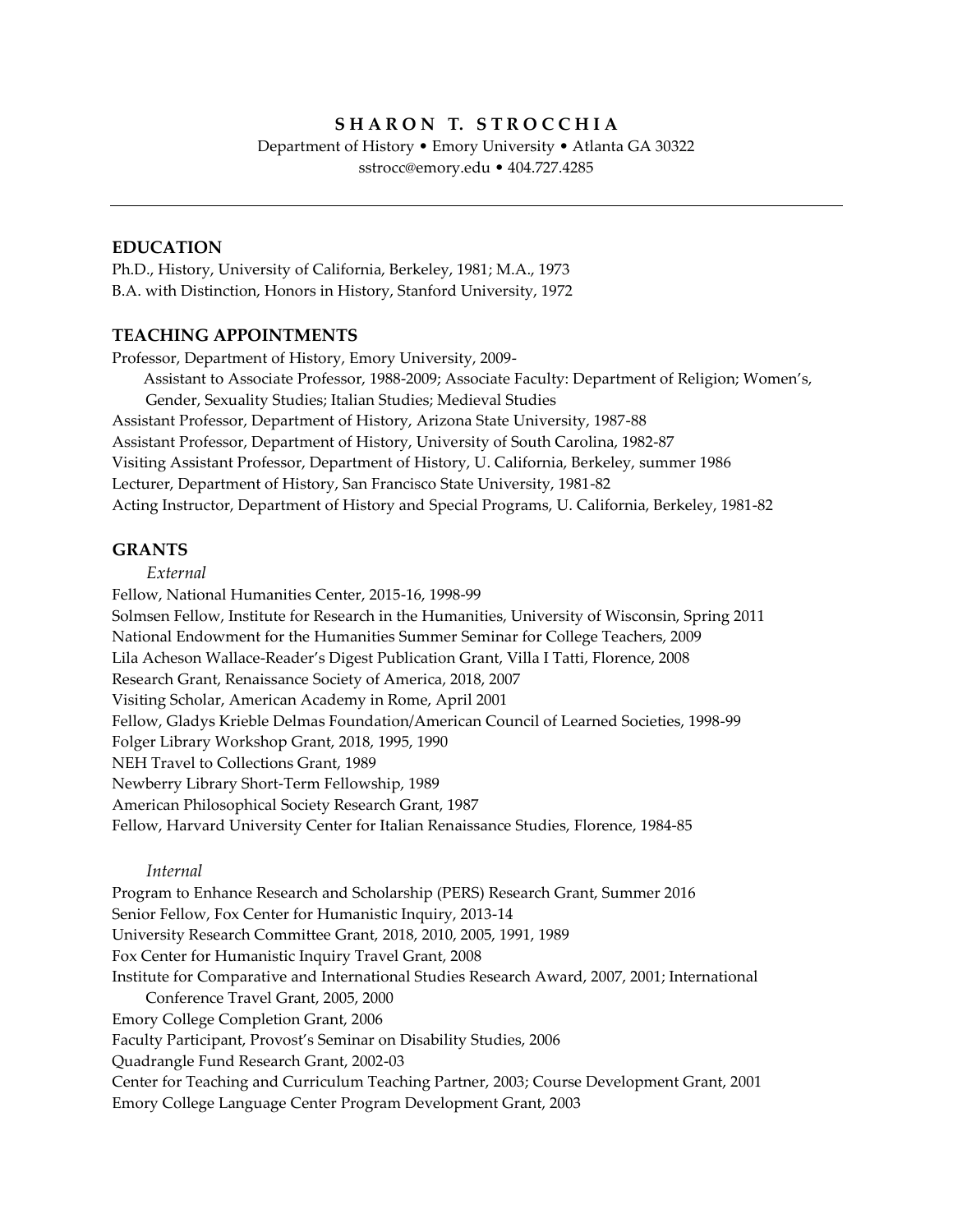Fellow, Luce Faculty Seminar, 1990 Faculty Development Award, 1992, 1990

### **AWARDS**

2022 Lila Wallace-Reader's Digest Visiting Professor, Villa I Tatti, Florence (Harvard Center for Italian Renaissance Studies)

2021 Honorary Foreign Member (elected), Deputazione di Storia Patria per la Toscana 2021 Phyllis Goodhart Gordan Prize, Renaissance Society of America (Best Book in Renaissance Studies) 2020 Marraro Prize, Society for Italian Historical Studies (Best Book in Italian History) 2020 Co-winner, Collaborative Project Award, Society for the Study of Early Modern Women and Gender 2011 Essay Prize, Society for Renaissance Studies (Best Article published in *Renaissance Studies*) 2010 Marraro Prize, American Catholic Historical Association (Best Book in Italian History) 2008 SCSC Literature Prize, Sixteenth Century Society and Conference (Best Literature Article) 2003 Jane Dempsey Douglass Prize, American Society of Church History (Best Article on History of Women in Christianity)

June 2003 Article of the Month, *Feminae: Medieval Women and Gender Index* 1984 Distinguished Teaching Award Nominee, University of South Carolina

### **BOOKS**

- Health for Sale: Patents, Print and the Medical Marketplace in Early Modern Italy (in preparation)
- *Jews, Tobacco and the Making of Atlantic Italy, 1600-1700* (in preparation)
- *Gender, Health, and Healing, 1250-1550,* co-edited with Sara Ritchey (Amsterdam: Amsterdam University Press, 2020)

★ CO-WINNER, 2020 COLLABORATIVE PROJECT AWARD, SOCIETY FOR THE STUDY OF EARLY MODERN WOMEN AND GENDER

- *Forgotten Healers: Women and the Pursuit of Health in Late Renaissance Italy* (Cambridge, MA: Harvard University Press, 2019)
	- ★ 2021 PHYLLIS GOODHART GORDAN PRIZE, RENAISSANCE SOCIETY OF AMERICA
	- ★ 2020 MARRARO PRIZE IN ITALIAN HISTORY, SOCIETY FOR ITALIAN HISTORICAL STUDIES
- *Women and Healthcare in Early Modern Europe,* Editor, Special Issue, *Renaissance Studies*, vol. 28.4 (2014)
- *Nuns and Nunneries in Renaissance Florence* (Baltimore: Johns Hopkins University Press, 2009) ★ 2010 MARRARO PRIZE IN ITALIAN HISTORY, AMERICAN CATHOLIC HISTORICAL ASSOCIATION
- *Death and Ritual in Renaissance Florence* (Baltimore: Johns Hopkins University Press, 1992)

### **ARTICLES**

"*Fare la prova:* The Use of Human Subjects in Renaissance Drug Trials" (in preparation)

"Notes from the Front: The Casebook of a Renaissance Hospital Surgeon" (in preparation)

"Medicine in the Convent," in *Early Modern Medicine: A Source-Centered Introduction,* ed. Olivia Weisser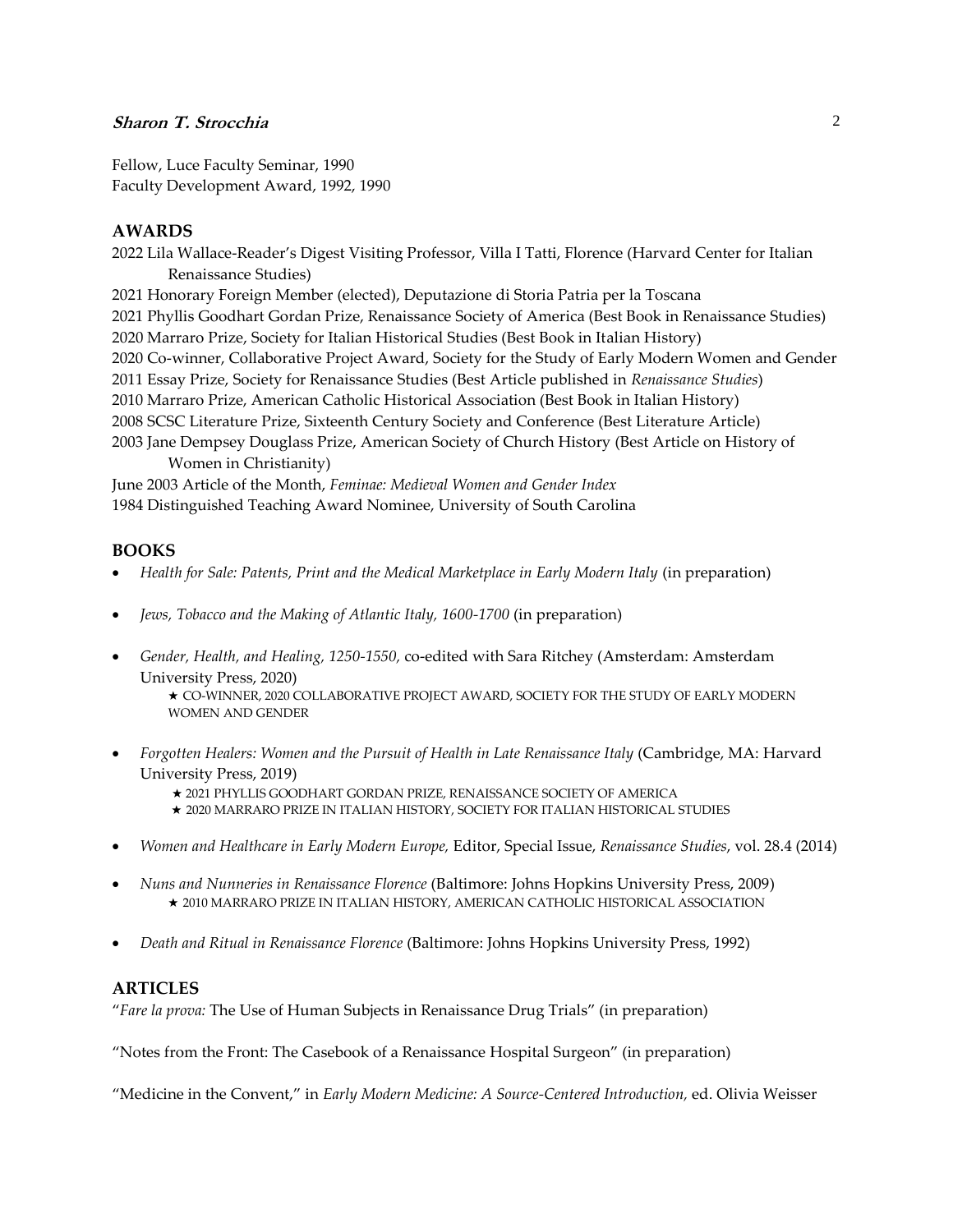(submitted; under contract with Routledge)

"Picturing the Pox in Italian Popular Prints, 1550-1650" (submitted; under review July 2021)

"City of Women: Mapping Movement, Gender, and Enclosure in Renaissance Florence," (co-authored with Julia Rombough), in *Hidden Cities: Urban Space, Geolocated Apps and Public History in Early Modern Europe,* ed. Fabrizio Nevola and David Rosenthal (in press, July 2021)

"Disability Histories from the Convent," *Early Modern Women: An Interdisciplinary Journal* 15 (2020): 72-81

"Gendering Medieval Health and Healing: New Sources, New Perspectives," (co-authored with Sara Ritchey), in *Gender, Health, and Healing, 1250-1550,* ed. Sara Ritchey and Sharon Strocchia (Amsterdam: Amsterdam University Press, 2020), 15-38

"Household Medicine for a Renaissance Court: Caterina Sforza's *Ricettario* Reconsidered," (co-authored with Sheila Barker), in *Gender, Health, and Healing, 1250-1550*, ed. Sara Ritchey and Sharon Strocchia (Amsterdam: Amsterdam University Press, 2020), 139-65

Contributor, "Microhistory Today: A Roundtable Discussion," *Journal of Medieval and Early Modern Studies*  47 (2017): 7-52

"Begging for Favors: The 'New' Clares of S. Chiara Novella and Their Patrons," in *Studies on Florence and the Italian Renaissance in Honour of F.W. Kent,* ed. Peter F. Howard and Cecilia Hewlett (Turnhout, 2016), 277-94

"Women behind Walls: Tracking Nuns and Socio-Spatial Networks in Sixteenth-Century Florence," (coauthored with Julia Rombough), in *Mapping Space, Sense, and Movement in Florence: Historical GIS and the Early Modern City,* ed. Nicholas Terpstra and Colin Rose (London and New York, 2016), 87-106

"Knowing Hands: Nuns and the Needle Arts in Renaissance Italy," *Memorie domenicane* 46 (2015): 29-50. Special issue: *Artiste nel chiostro. Produzione artistica nei monasteri femminili in età moderna,* ed. Sheila Barker with Luciano Cinelli

"Women on the Edge: Madness, Possession and Suicide in Early Modern Convents," *Journal of Medieval and Early Modern Studies* 45, no. 1 (2015): 53-77

"Abbess Piera de' Medici and Her Kin: Gender, Gifts, and Patronage in Renaissance Florence," *Renaissance Studies* 28, no. 5 (2014): 695-713

"Introduction: Women and Healthcare in Early Modern Europe," *Renaissance Studies* 28.4 (2014): 496-514

"Caring for the 'Incurable' in Renaissance Pox Hospitals," in *Hospital Life: Theory and Practice from the Medieval to the Modern,* ed. Laurinda Abreu and Sally Sheard (Oxford, 2013), 67-92

"The Melancholic Nun in Late Renaissance Italy," in *Diseases of the Imagination and Imaginary Disease in the*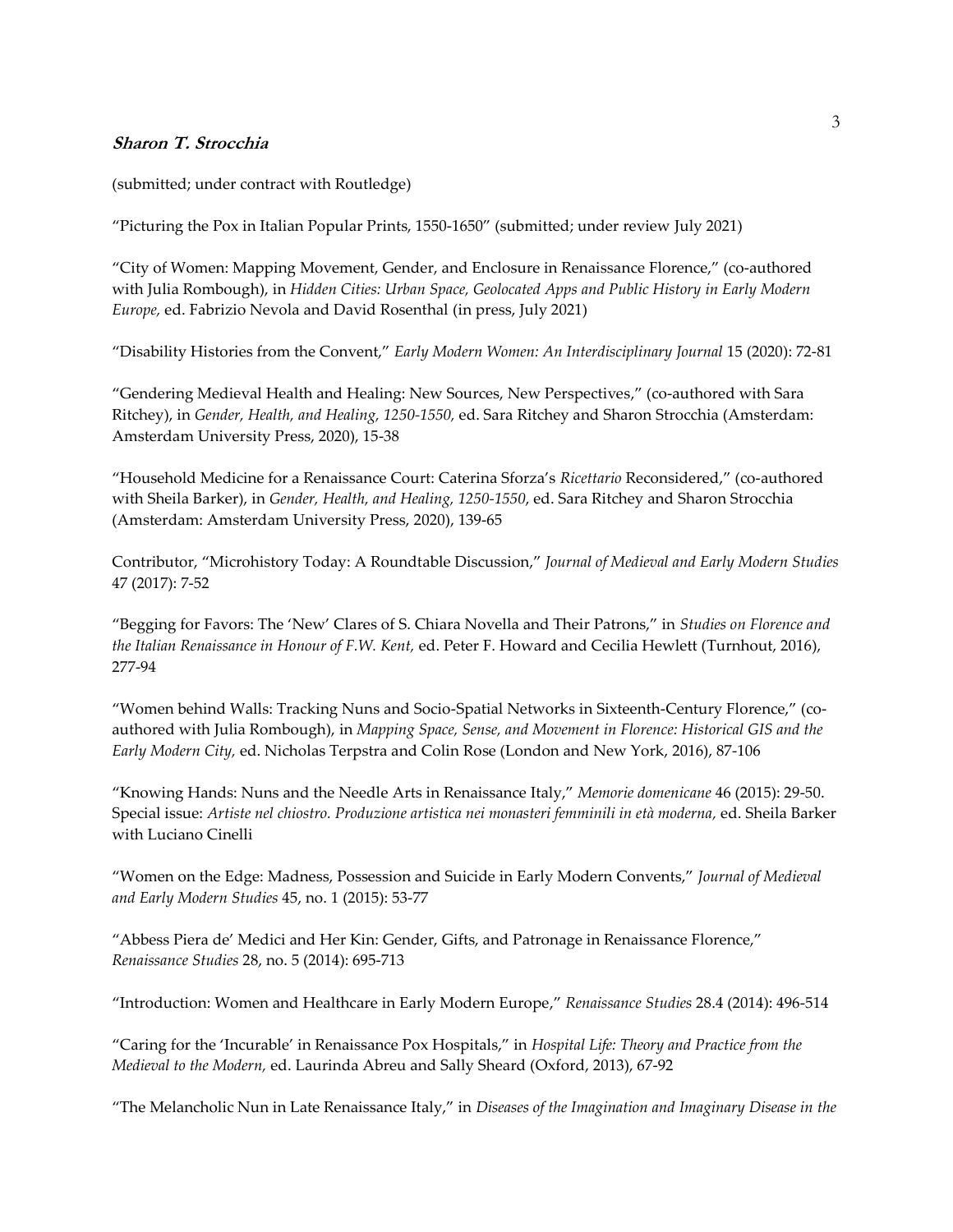*Early Modern Period,* ed. Yasmine Haskell (Turnhout, 2012), 139-58

"The Nun Apothecaries of Renaissance Florence: Marketing Medicines in the Convent," *Renaissance Studies* 25 (2011): 627-47

★ 2011 ESSAY PRIZE, SOCIETY FOR RENAISSANCE STUDIES (UK)

"When the Bishop Married the Abbess: Masculinity and Power in Florentine Episcopal Entry Rites, 1300- 1600," *Gender & History* 19 (2007): 346-68

"Savonarolan Witnesses: The Nuns of San Jacopo and the Piagnone Movement in Sixteenth-Century Florence," *Sixteenth Century Journal* 38 (2007): 393-418

★ 2008 LITERATURE PRIZE, SIXTEENTH CENTURY STUDIES SOCIETY AND CONFERENCE

"Theatres of Everyday Life," in *Renaissance Florence: A Social History*, ed. Roger J. Crum and John T. Paoletti (New York, 2006), 55-82

"Taken into Custody: Girls and Convent Guardianship in Renaissance Florence," *Renaissance Studies* 17 (2003): 177-200

"Sisters in Spirit: The Nuns of Sant'Ambrogio and Their Consorority in Early Sixteenth-Century Florence," *Sixteenth Century Journal* 33 (2002): 735-67

★ 2003 JANE DEMPSEY DOUGLASS PRIZE, AMERICAN SOCIETY OF CHURCH HISTORY

"Naming a Nun: Spiritual Exemplars and Corporate Identity in Florentine Convents, 1450-1530," in *Society and Individual in Renaissance Florence*, ed. William Connell (Berkeley and Los Angeles, 2002), 215-40 ★ JUNE 2002 ARTICLE OF THE MONTH, *FEMINAE: MEDIEVAL WOMEN AND GENDER INDEX*

"Learning the Virtues: Convent Schools and Female Culture in Renaissance Florence," in *Women's Education in Early Modern Europe: A History, 1500-1800*, ed. Barbara J. Whitehead (New York, 1999), 3-46

"Gender and the Rites of Honor in Italian Renaissance Cities," in *Gender and Society in Renaissance Italy*, ed. Judith C. Brown and Robert C. Davis (London, 1998), 39-60

"La famiglia patrizia fiorentina nel secolo XV: La problematica della donna," in *Palazzo Strozzi: Metà Millenio*, ed. Daniela Lamberini (Rome, 1991), 126-37

"Funerals and the Politics of Gender in Early Renaissance Florence," in *Refiguring Woman: Perspectives on Gender and the Italian Renaissance*, ed. Marilyn Migiel and Juliana Schiesari (Ithaca, NY, 1991), 155-68

"Remembering the Family: Women, Kin and Commemorative Masses in Renaissance Florence," *Renaissance Quarterly* 42 (1989): 635-54

"Death Rites and the Ritual Family in Renaissance Florence," in *Life and Death in Fifteenth-Century Florence*, ed. Marcel Tetel, Ronald G. Witt, and Rona Goffen (Durham, NC, 1989), 120-45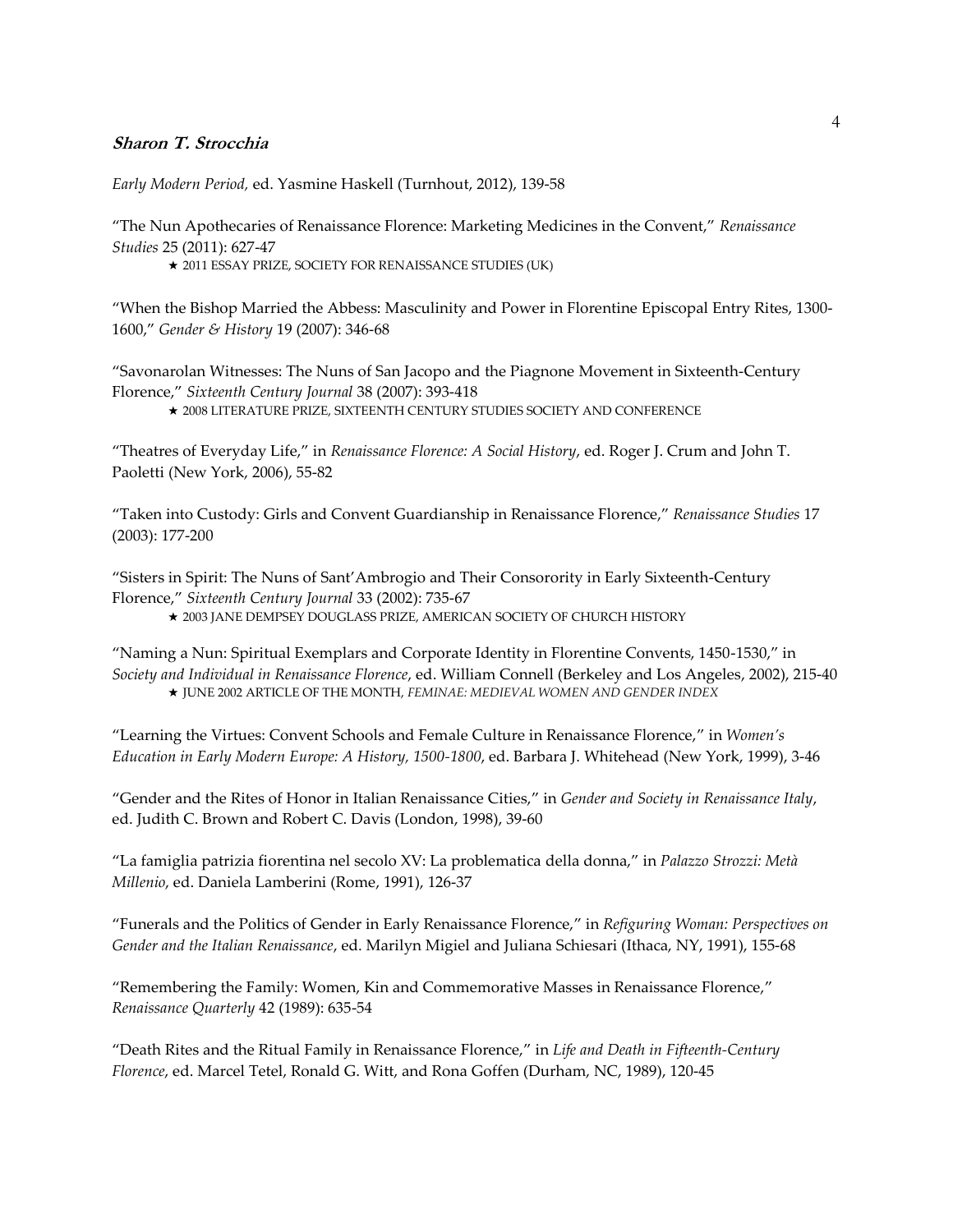"Commemoration and the Cult of the Dead in Renaissance Florence," in *Renaissance Papers 1983*, ed. A. Leigh Deneef and M. Thomas Hester (Durham, NC, 1984), 17-29

"In Hallowed Ground: The Social Meaning of Burial Revenues at Santa Maria del Carmine, Florence (1350-1380)," *Michigan Academician* 14 (1982): 445-52

### **ENCYCLOPEDIA ENTRIES**

"Civic Ritual," "Convent Culture," "Florence." In *Oxford Bibliographies Online: Renaissance and Reformation*. 2010; revised 2014.

"Death," "Alessandra Macinghi Strozzi." In *Encyclopedia of the Renaissance*, ed. Paul F. Grendler (New York, 1999), vol. 2: 126-29, vol. 6: 93-94

### **BOOK REVIEWS**

Maria DePrano, *Art Patronage, Family, and Gender in Renaissance Florence: The Tornabuoni,* in *Journal of Interdisciplinary History* 49 (2019): 665-66

Brian Pullan, *Tolerance, Regulation and Rescue: Dishonoured Women and Abandoned Children in Italy, 1300- 1800,* in *Journal of Social History* 52 (2019): 911-13

Sandra Cavallo and Tessa Storey, *Healthy Living in Late Renaissance Italy,* in *Sixteenth Century Journal* 46 (2015): 228-30

Elizabeth W. Mellyn, *Mad Tuscans and Their Families: A History of Mental Disorder in Early Modern Italy,* in *Journal of Social History* 49 (2015): 467-69

Philip Gavitt, *Gender, Honor, and Charity in Late Renaissance Florence,* in *Journal of Modern History* 85 (2013): 955-56

James Shaw and Evelyn Welch, *Making and Marketing Medicine in Renaissance Florence,* in *Medical History*  56 (2012): 406-08

Jutta Gisela Sperling and Shona Kelly Wray, eds., *Across the Religious Divide: Women, Property, and Law in the Wider Mediterranean (ca. 1300-1800),* in *Sixteenth Century Journal* 43 (2012): 599-600

Elaine Leong and Alisha Rankin, eds., *Secrets and Knowledge in Medicine and Science, 1500-1800*, in *Early Science and Medicine* 17 (2012): 366-68

Samuel K. Cohn, Jr., *Cultures of Plague: Medical Thinking at the End of the Renaissance, in Journal of Social History* 45 (2011): 295-97

Craig A. Monson, *Nuns Behaving Badly: Tales of Music, Magic, Art and Arson in the Convents of Italy,* in *Church History* 80 (2011): 401-04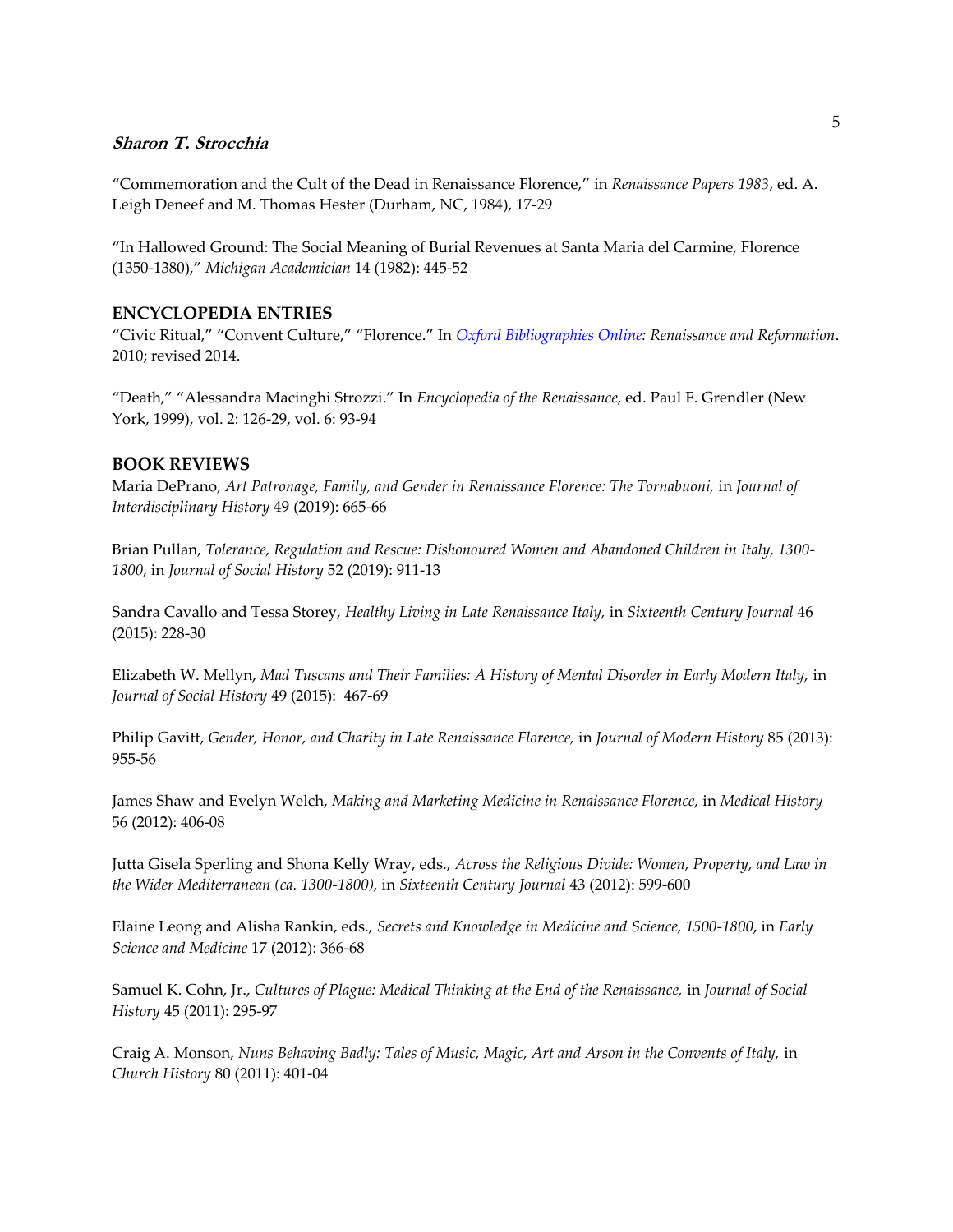*Female Monasticism in Early Modern Europe: An Interdisciplinary View,* ed. Cordula van Wyhe, in *Sixteenth Century Journal* 41 (2010): 1144-45

Douglas Biow, *The Culture of Cleanliness in Renaissance Italy,* in *Speculum* 83 (2008): 172-74

Anthony F. D'Elia, *The Renaissance of Marriage in Fifteenth-Century Italy,* in *Sixteenth Century Journal* 37 (2006): 526-27

Samuel K. Cohn, Jr., *The Black Death Transformed: Disease and Culture in Early Renaissance Europe,* in *Journal of Social History* 38 (2004): 543-45

P. Renée Baernstein, *A Convent Tale: A Century of Sisterhood in Spanish Milan,* in *Journal of Social History* 37 (2004): 1092-95

Rudolph M. Bell and Christina Mazzoni, *The Voices of Gemma Galgani: The Life and Afterlife of a Modern Saint,* in *Biography* 26.4 (2003): 769-71

Dale Kent, *Cosimo de' Medici and the Florentine Renaissance*, in *Renaissance Quarterly* 54 (2001): 1593-95

Gabriella Zarri, *Recinti. Donne, clausura e matrimonio nella prima età moderna*, in *American Historical Review*  106 (2001): 1493-94

Christiane Klapisch-Zuber, *L'ombre des ancêtres: Essai sur l'imaginaire médiéval de la parenté*, in *Renaissance Quarterly* 54 (2001): 929-31

Samuel K. Cohn, Jr., *Creating the Florentine State: Peasants and Rebellion, 1348-1434*, in *Journal of Social History* 35 (2001): 242-44

Aeneas Silvius Piccolomini (Pius II), *The Two Lovers: The Goodly History of Lady Lucrece and her Lover Eurialus*, ed. Emily O'Brien and Kenneth R. Bartlett, in *Sixteenth Century Journal* 31 (2000): 842-43

Bette Talvacchia, *Taking Positions: On the Erotic in Renaissance Culture*, in *Journal of the History of Sexuality* 9 (2000): 532-35

*Suor Plautilla Nelli (1523-1588): The First Woman Painter of Florence*, ed. Jonathan Nelson, in *CAA Reviews* (www.caareviews.org/reviews; 10/26/2000)

Nicolai Rubinstein, *The Government of Florence under the Medici (1434-1494)*, second edition, in *Speculum* 74 (1999): 1115

Giovanni Ciappelli, *Carnevale e Quaresima: Comportamenti sociali e cultura a Firenze nel Quattrocento*, in *Speculum* 74 (1999): 1045-47

*Il Monachesimo femminile in Italia dall'alto medioevo al secolo XVII a confronto con l'oggi*, ed. Gabriella Zarri, in *Sixteenth Century Journal* 30 (1999): 881-83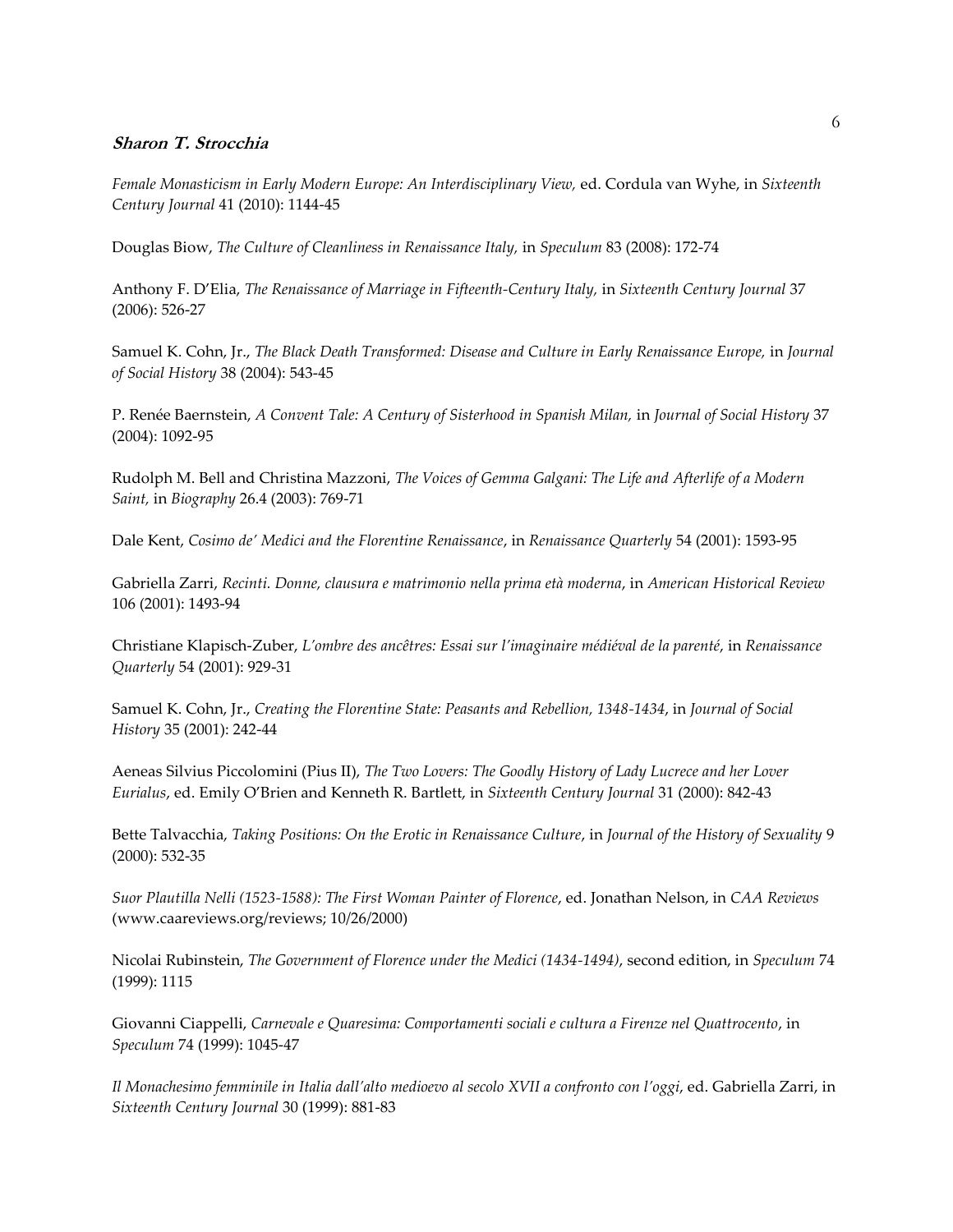Daniel Bornstein and Roberto Rusconi, ed., *Women and Religion in Medieval and Renaissance Italy*, in *American Historical Review* 103 (1998): 162-63

Anthony Molho, *Marriage Alliance in Late Medieval Florence*, in *Speculum* 72 (1997): 201-03

Daniel E. Bornstein, *The Bianchi of 1399: Popular Devotion in Late Medieval Italy*, in *Speculum* 70 (1995): 885- 88

Samuel K. Cohn, Jr., *The Cult of Remembrance and the Black Death: Six Renaissance Cities in Central Italy*, in *Journal of Interdisciplinary History* 25 (1994): 308-10

Sherrill Cohen, *The Evolution of Women's Asylums Since 1500: From Refuges for Ex-Prostitutes to Shelters for Battered Women*, in *Renaissance Quarterly* 47 (1994): 671-73

Review Essay, *Renaissance Characters*, ed. Eugenio Garin, and Margaret L. King, *Women of the Renaissance*, in *Speculum* 69 (1994): 477-79

H. Diane Russell, *Eva/Ave: Woman in Renaissance and Baroque Prints*, in *Sixteenth Century Journal* 23 (1992): 152-53

John M. McManamon, S.J., *Funeral Oratory and the Cultural Ideals of Italian Humanism*, in *America* 161 (9/23/89): 169-72

Daniel E. Bornstein, trans. and ed., *Dino Compagni's Chronicle of Florence*, in *History of European Ideas* 9 (1988): 504-05

Katharine Park, *Doctors and Medicine in Early Renaissance Florence*, in *History of European Ideas* 7 (1986): 532- 34

Ronald F.E. Weissman, *Ritual Brotherhood in Renaissance Florence*, in *History of European Ideas* 5 (1984): 457- 59

### **CONFERENCE PAPERS AND PRESENTATIONS**

- "Women and the Pursuit of Health in Early Modern Europe," invited keynote address, CUNY Early Modern Workshop, August 2021 [virtual format]
- "Health for Sale: Marketing Medical Trust in Late Renaissance Italy," Renaissance Society of America, Philadelphia, April 2020 [canceled due to COVID-19; rescheduled April 2021 in virtual format]
- " "Picturing the Pox in Italian Popular Prints, 1550-1650," (co-authored with Ryan Kelly),  $14<sup>th</sup>$  Annual Imago Conference, University of Haifa, January 2021 (Special theme: "In Sickness and In Health: Pestilence, Disease, and Healing in Medieval and Early Modern Art") [virtual format]
- Invited Participant, "Working in Premodern Hospitals," roundtable sponsored by international research group on non-traditional religious women, 1100-1800 (Canada, US, UK, France, Italy), October 2020 [virtual format]
- "*Fare la prova:* The Use of Human Subjects in Renaissance Drug Trials," Renaissance Society of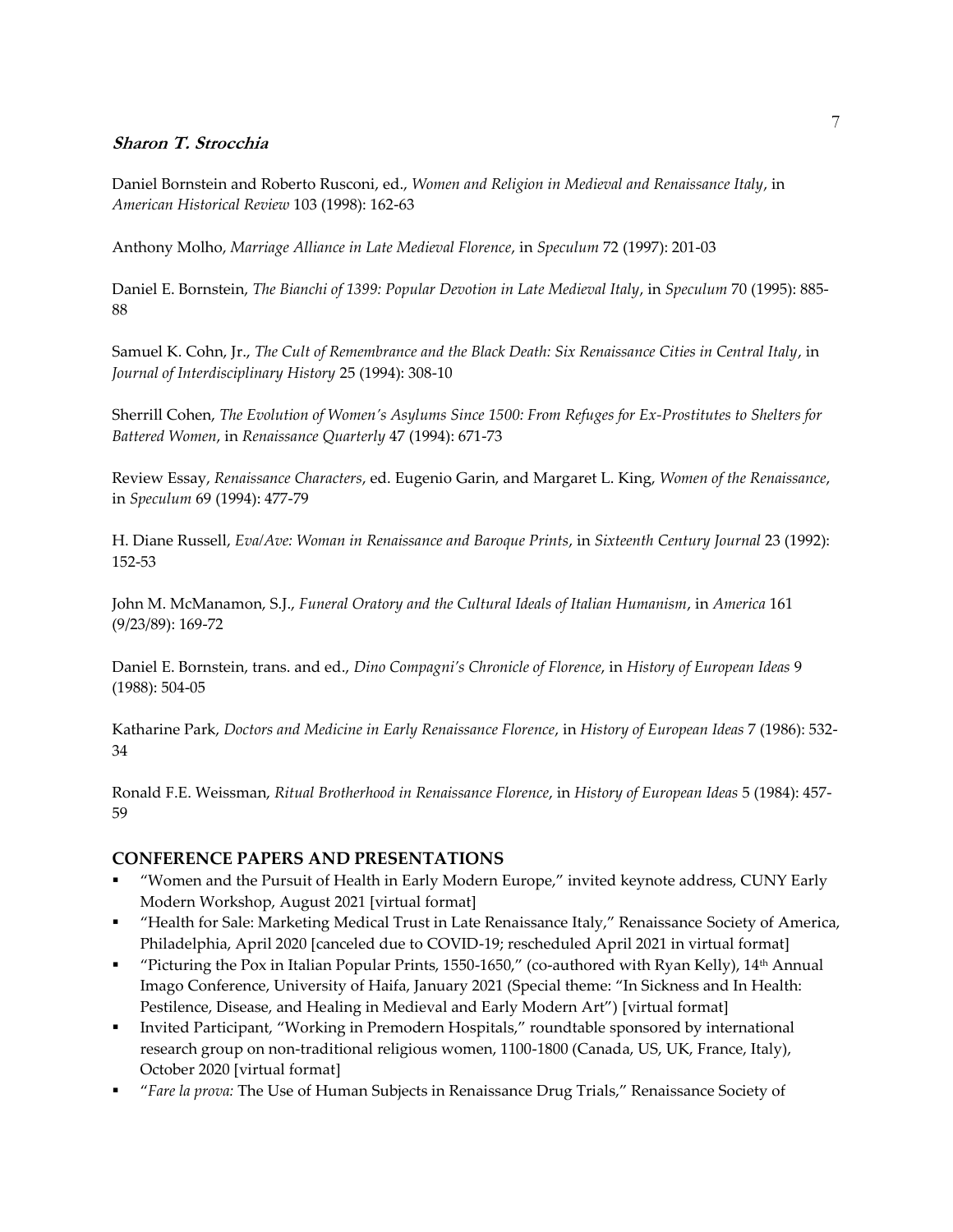America, Toronto, March 2019; Europe and Beyond Seminar, Fox Center for Humanistic Inquiry, Emory University, October 2019; Institut Interuniversitari Lopez Pinero for the History of Medicine, University of Valencia, May 2020 [virtual format]; Institute of Historical Research, London, May 2020 [canceled due to COVID-19]

- "Jews, Tobacco and the Making of Atlantic Italy, 1600-1650," Europe and Beyond Seminar, Fox Center for Humanistic Inquiry, Emory University, November 2018
- "The Politics of Household Medicine at the Early Medici Court," invited keynote address at international conference, "Gender(ed) Histories of Health, Healing and the Body, 1250-1550," University of Cologne, January 2018
- "Secrets on Trial: Testing Wondrous Remedies in Late Renaissance Italy," Renaissance Society of America, Chicago, April 2017
- Invited Participant, "In Memory of Donald Weinstein: Roundtable on Religion and Society in Renaissance Italy," Renaissance Society of America, Chicago, April 2017
- Invited Participant, "Practicing Microhistory Today," Roundtable Across the Disciplines, Duke University Center for Medieval and Renaissance Studies, November 2015
- "Secret Gardens: Botanical Innovations in Italian Renaissance Convents," Renaissance Society of America, Berlin, March 2015
- "Secrets in the Convent: Nuns, Medical Cures, and Scientific Culture in Late Renaissance Italy," invited lecture at University of Toronto, February 2015; invited lecture at Elon University, November 2015
- "The Politics of Health at the Early Medici Court," Renaissance Society of America, New York, March 2014; Wake Forest Social Sciences Seminar, December 2015
- "Gifts of Health: Medical Exchanges between Nuns and Noblewomen in Renaissance Italy," Sixteenth Century Studies Conference, San Juan, Puerto Rico, October 2013
- "Knowing Hands: Nuns' Textile Artistry in Renaissance Florence," invited keynote address at international conference, "Artiste nel chiostro: produzione artistica nei monasteri femminili in età moderna," Florence, October 2013
- Session Organizer, "The Mad, the Holy, and the Possessed in Early Modern Catholicism;" Participant, "Women on the Edge: Madness, Possession and Suicide in Early Modern Convents," Renaissance Society of America, San Diego, April 2013
- "Women on the Edge: Madness, Possession and Suicide in Early Modern Convents," invited presentation at Duke University, Center for Medieval and Renaissance Studies, October 2012; invited presentation at University of Chicago Workshop on Western Mediterranean Culture, November 2013
- "Afterword: Henry Tom, Hopkins Press and the Rise of Renaissance Social History," Renaissance Society of America, Washington DC, March 2012
- "Nuns and Hospital Work in Renaissance Florence," Sixth International Conference, International Network for the History of Hospitals, Lisbon and Évora, April 2011
- Session Organizer, "Women and Healthcare in Early Modern Europe;" Participant, "Nuns or Nurses? Catholic Reform and Women's Hospital Work in Renaissance Florence," Renaissance Society of America, Montreal, March 2011
- **The Nun Apothecaries of Renaissance Florence: Marketing Medicines in the Convent," invited** lecture at Monash University Centre, Prato, Italy, January 2011
- "The Melancholic Nun: Women and Mental Health in Renaissance Italy," invited lecture at University of North Carolina, Chapel Hill, September 2009
- "The Melancholic Nun in Late Renaissance Italy," Renaissance Society of America, Los Angeles,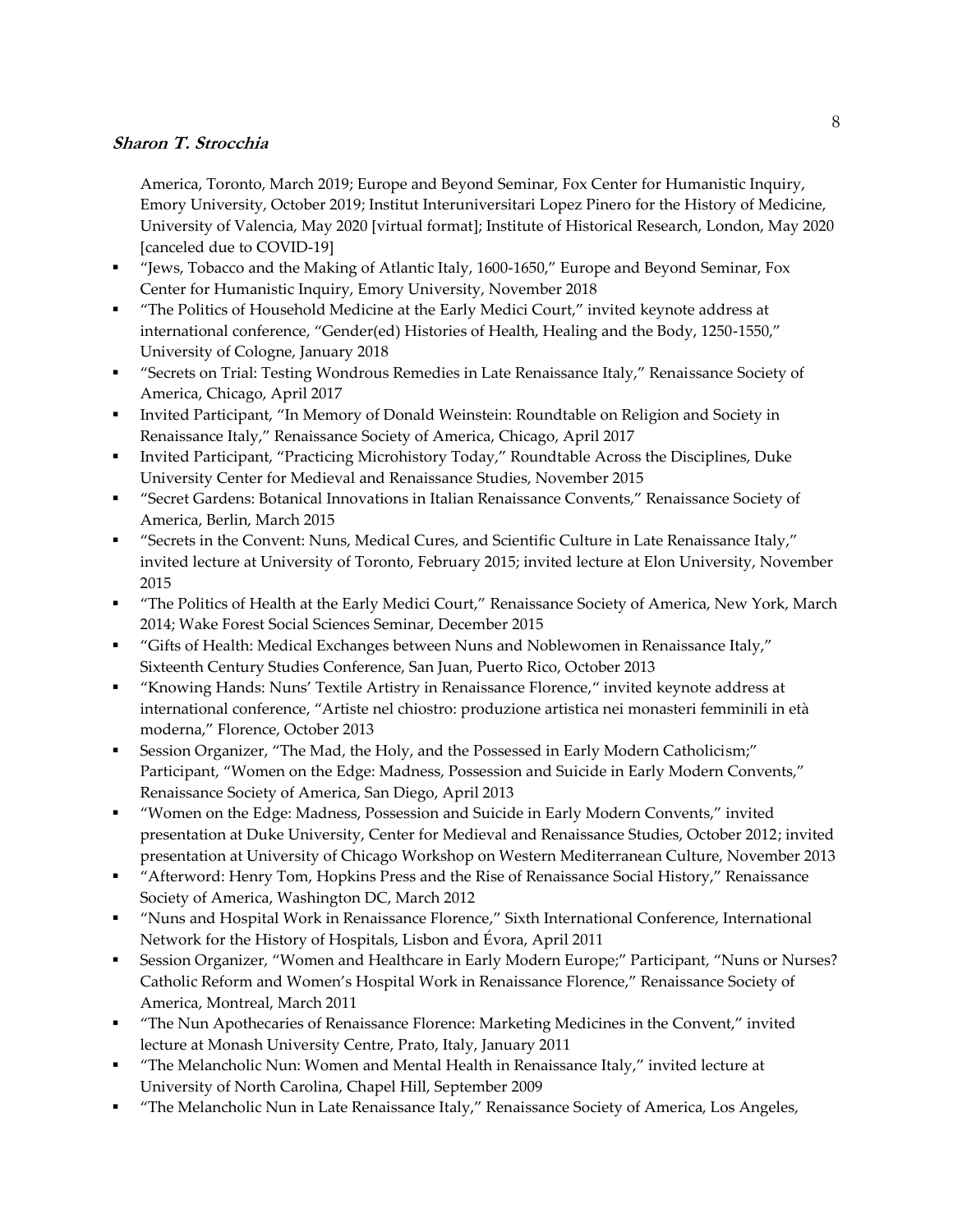March 2009

- "The Social World of a Renaissance Convent: S. Chiara Novella in Florence," invited lecture at Victoria and Albert Museum, London, April 2008
- Session Organizer, "Gender and Medicine in Renaissance Italy;" Participant, "Nuns' Medicinals and the Medici State," Renaissance Society of America, Chicago, April 2008
- "Recasting the Renaissance State," in invited plenary session, "Recent Trends: The Renaissance of Women," Renaissance Society of America, San Francisco, March 2006
- Session Organizer, "*Suore e stato:* Convents and the State in Early Modern Italy;" Participant, "Sex and the City: Policing Convents in Renaissance Florence," Renaissance Society of America, San Francisco, March 2006
- "Dying to Live in the Community: Necrologies and the Discourse of Remembrance in Florentine Convents," Renaissance Society of America, Cambridge, UK, April 2005
- Session Organizer, "Topographies of Power: Convents and the Urban Setting in Renaissance Florence and Spain;" Participant, "When the Bishop Married the Abbess: Figuring Gender and Power in Florentine Episcopal Entries," Renaissance Society of America, Toronto, March 2003; Vann Seminar, Emory University, October 2003
- "Taken Into Custody: Girls and Convent Guardianship in Renaissance Florence,**"** Renaissance Society of America, Chicago, March 2001
- "Sisters in Spirit: The Nuns of Sant'Ambrogio and Their Consorority in Early Sixteenth-Century Florence," Renaissance Society of America, Florence, March 2000
- Organizer and Participant, "History, Constructivism, and Mind-Body Medicine: Some Theoretical Perspectives," History of Medicine Roundtable, Emory U., February 2000
- "Perspectives on Economic Life in Late Medieval Tuscany," Italian Interdisciplinary Roundtable, Emory University, November 1999
- "Why Small Things Matter: Women, Art, and Devotional Gifts in Renaissance Florence," 1999 Mercer Kesler Lecture in Art and Religion, Meredith College, February 1999
- "Whispers in the Convent: Interpreting Monastic Scandal in Renaissance Florence," University of North Carolina, Chapel Hill, October 1998; North Carolina State University, November 1998; University of North Carolina, Greensboro, March 1999; Vann Seminar in Premodern History, Emory University, September 1999
- "Naming Nuns: Devotional Models and Corporate Identity in Florentine Convents, 1450-1530," International Conference on "Liturgy and Devotion in Historical Perspective," LaTrobe University, Melbourne, Australia, July 1998; North Carolina Research Group on Medieval and Early Modern Women, February 1999
- Session Organizer, "Rethinking Women's Patronage and Artistic Production in Italian Convents;" Participant, "Women's Networks and the Gift Economy at Florentine Convents, 1480-1530," Sixteenth Century Studies Conference, Atlanta, October 1997
- "Religious Women in Fifteenth-Century Florence: The Problem of Monastic Discipline," Medieval Studies Roundtable, Emory University, February 1997
- "Gender and the Rites of Honor in Italian Renaissance Cities," Rice University Conference on "Gender and Society in Renaissance Italy," May 1996; Vann Seminar in Premodern History, Emory University, February 1997
- "Creating Convent Identity: Writing Nuns in Fifteenth-Century Florence," Ninth Berkshire Conference on the History of Women, Vassar College, June 1993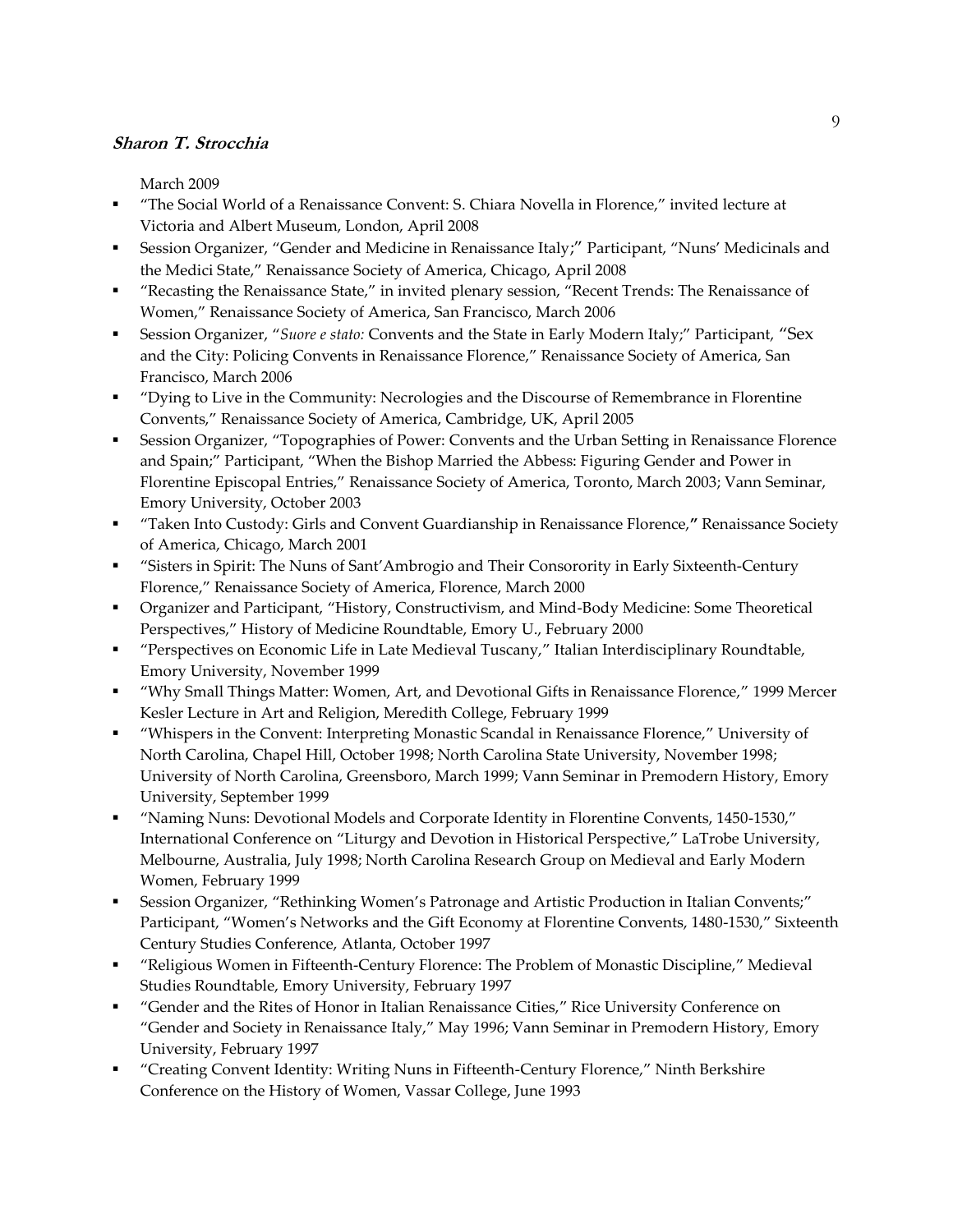- Session Organizer, "Encounters, Exchanges, and Enclosure: Nuns and Lay Society in Renaissance Tuscany;" Participant, "The Politics of the Pen: Literacy and Social Exchange in Florentine Convents, 1400-1530," Renaissance Society of America, Stanford U., March 1992
- "Learning the Virtues: Convent Schools and Female Culture in Renaissance Florence," Cornell University, October 1991; Emory University, December 1991
- "The Political Ideology of Funerals in Early Renaissance Florence," International Workshop, "Rites et Rituels dans les sociétés médiévales," Erice, Sicily, September 1990
- "Paradigm Lost: Gender Studies and Florentine History," International Conference, "Cultural Definition and the Renaissance," Courtauld Institute of Art, London, June 1990
- Session Organizer, "The Politics of Patronage for Early Modern Religious Women;" Participant, "Nuns, Neighbors, and Kinsmen: The Transformation of Benedictine Patronage in Renaissance Florence," American Historical Association, December 1989
- "La famiglia patrizia fiorentina nel secolo XV: La problematica della donna," International Conference, 500th Anniversary of Strozzi Palace, Florence, July 1989
- "Funerals and the Politics of Gender in Renaissance Florence," Cornell U. Conference, "Refiguring Woman: Gender Studies and the Italian Renaissance," April 1988
- "Remembering the Family: Women, Kin and Commemorative Masses in Renaissance Florence," Renaissance Society of America, New York City, March 1988
- "The Family in Renaissance Florence," ASU Conference on the Family in Europe, November 1987
- "Symbols, Objects, Bodies: Death Rites and Gender Distinctions in Renaissance Florence," 22nd International Congress on Medieval Studies, Kalamazoo, May 1987
- "The Limits of Grief: Mourning Laws and Sexual Politics in Renaissance Florence," American Historical Association, December 1986
- "Death Rites and the Ritual Family in Early Renaissance Florence," Duke University Center for Medieval and Renaissance Studies, October 1986
- "Women, Family, and Remembrance in Renaissance Florence: Strategies for the Afterlife," UC Berkeley, May 1986
- "Family Relations and Remembrance in Renaissance Florence," Johns Hopkins University Center for Italian Studies, Florence, May 1985
- Session Organizer, "The Poor, the Dying, and the Dead in Early Modern Europe;" Participant, "Women and the Care of the Dead in Renaissance Florence," American Historical Association, San Francisco, December 1983
- "A Cult of the Maternal: Images of Beata Villana in Renaissance Florence," Central Renaissance Conference, Indiana University, April 1983
- "Commemoration and the Cult of the Dead in Renaissance Florence," Southeast Renaissance Conference, University of Virginia, March 1983
- Session Organizer, "High and Low Culture in Early Modern Europe;" Participant, "Ritual Transformations: The Cult of Beata Villana in Renaissance Florence," Pacific Coast AHA, 1982
- "In Death as in Life: Male and Female Burials in Renaissance Florence," Pacific Coast AHA, 1981
- "In Hallowed Ground: Church Burial Income in Florence after the Black Death," Medieval Studies Section, Michigan Academy of Science, Arts, and Letters, Ann Arbor, March 1981
- "A Study of Florentine Burial Practices and Ceremonies, 1350-1500," American Historical Association, San Francisco, December 1978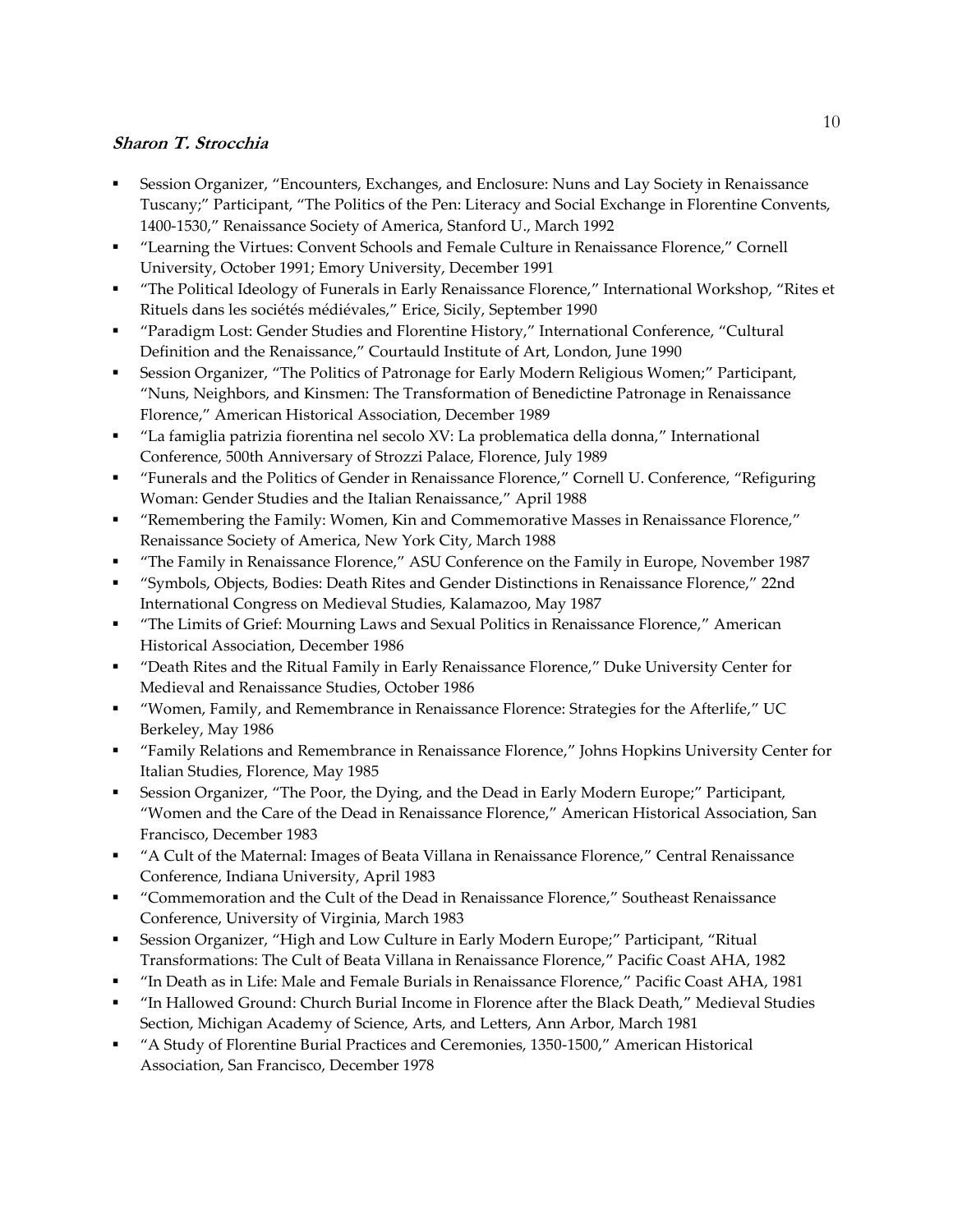### **BLOGS AND PUBLIC-FACING SCHOLARSHIP**

- Interview about early modern women making medicines, *Smithsonian Magazine,* March 2021
- Blog report, "Working in Premodern Hospitals," *The Other Sister Research Seminar,* Feb. 2021
- "Women, Health, and Healing," Society for the Study of Early Modern Women and Gender, December 2020
- Podcast, "Forgotten Healers," *New Books Network,* November 2020
- Podcast, "Renaissance Women as Frontline Healers," *90 Second Narratives,* October 2020
- Interview with Ángel Díaz, *Forgotten Healers,* in the Spanish newspaper *El Mundo,* 9 July 2020
- Interview in "Pioneers of Past Pandemics," *Global Sisters Report,* April 30, 2020, affiliated with National Catholic Reporter online
- "COVID-19 in Class," *Emory Report,* April 9, 2020
- "Epidemics in History," Emory History Department News, April 2020
- Q & A interview, *Forgotten Healers*, Harvard University Press, March 2020
- Q & A interview, *Forgotten Healers,* Emory University Department of History, March 2020
- Contributor, DECIMA Project (University of Toronto, PI Nicholas Terpstra). Participant in international collaborative research project (US, UK, Canada, Australia, Italy) to construct a digital geospatial archive of sixteenth-century Florence, using GIS and other technologies to spatialize a wealth of historical data about the city.
- Contributor, "Hidden Florence 2," (PI Fabrizio Nevola). Free smartphone app introducing visitors to the lived experience of Renaissance Florence through narrated, geo-located walking itineraries. Sponsored by Arts and Humanities Research Council (UK), National Gallery (London), and Polo Museale Toscano (Florence)
	- o Developed one itinerary
	- o Wrote three Read More essays ("Saints on the Street"; "Family Matters"; "Sacred Union")
	- o Recorded three Discover More audio clips for sites
- Contributor, "Urban Communities in Early Modern Europe, 1400-1700," (PI Fabrizio Nevola). Funded by Arts and Humanities Research Council (UK), 2011
- Contributor, Audio Tour for exhibition, "Leonardo da Vinci: Hand of the Genius," High Museum of Art, Atlanta, 2009

# **RESEARCH LANGUAGES**

Reading Proficiency: Italian, Latin, French, Spanish, German, basic Portuguese Speaking Proficiency: Italian, French, some Spanish and German Advanced Proficiency in Italian and Latin Paleography, 14<sup>th</sup>-17<sup>th</sup> centuries

# **PROFESSIONAL ACTIVITIES**

 *Professional Service* Editorial Board, *Journal of Modern History,* 2021- Mentor, Renaissance Society of America Mentoring Program, 2020-21, 2018-19 Editorial Board, *Renaissance Studies,* 2014- Chair, Marraro Prize Committee in Italian History, American Historical Association, 2011; Member, 2009 Advisory Board, Medici Archive Project, 2011-Advisory Board, Oxford Bibliographies Online: Renaissance and Reformation, 2009- Advisory Board, Monastic Matrix Project, 2009-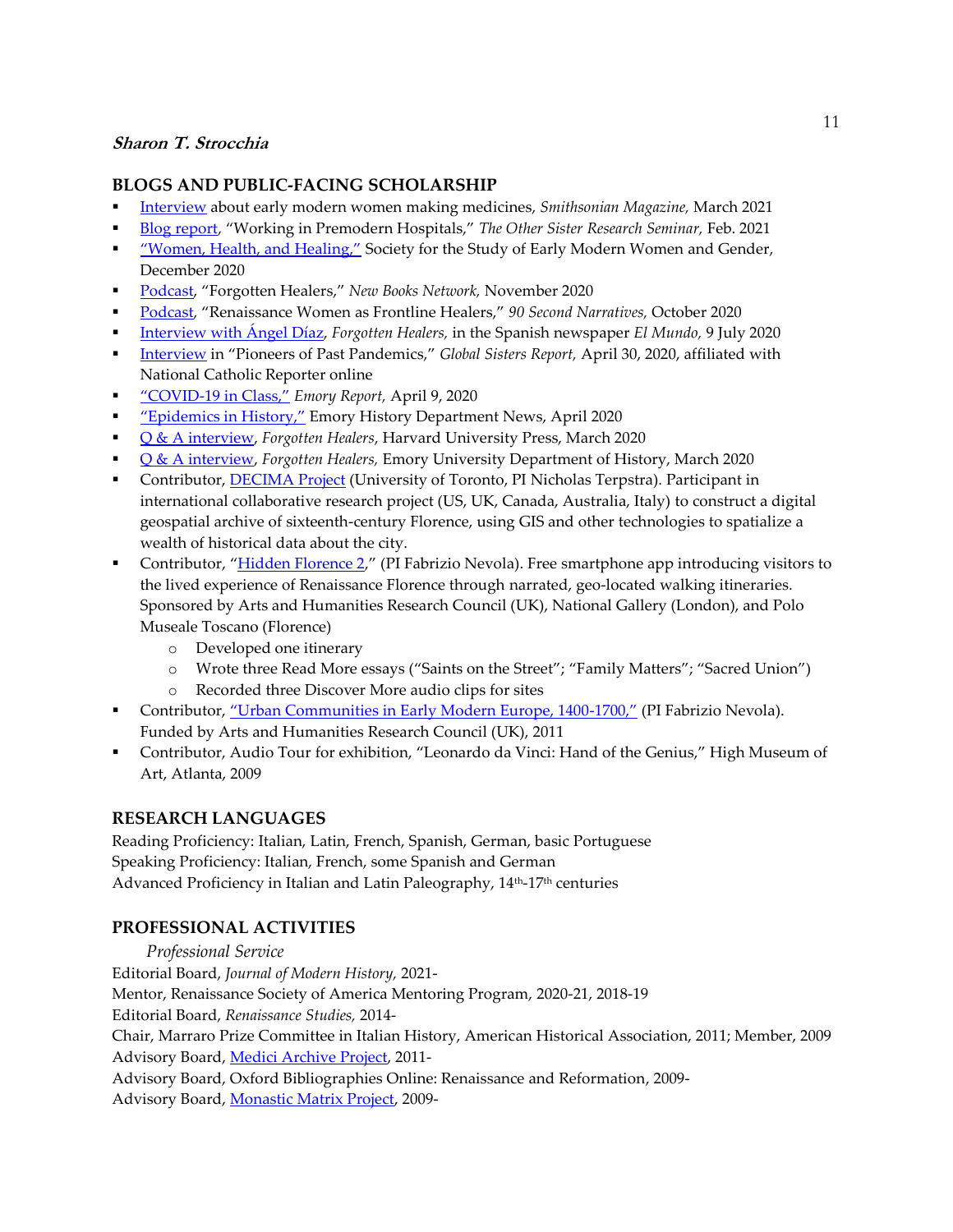- Session Chair: Renaissance Society of America (2019, 2017, 2015, 2012, 2009, 2006); Medieval Academy of America (2018); College Art Association (2002); American Historical Association (1999); Sixteenth Century Studies Conference (1987)
- Session Comment or Moderator: American Historical Association (1999); "Urban Contexts: Medieval and Modern Cities," ASU (1988); Southeast Women's Studies Association (1984); Western Social Science Association (1981)

Co-Chair, 1999 Meeting, Berkshire Conference of Women Historians

- Program Committee: Berkshire Conference of Women Historians (1995); American Historical Association (1995); Southeast Women's Studies Association (1985, 1984)
- Chair, Nominating Committee, Society for Italian Historical Studies, 1997-98
- Local Arrangements Committee, Sixteenth Century Studies Conference (1997)

South Carolina Midlands Coordinating Committee, Women's History Month, 1984, 1986-87

#### *Grant and Manuscript Reviews*

Manuscript Reviewer: Ashgate Press, Benchmark Books, Brepols Press, Cornell University Press, Harvard University Press, Johns Hopkins University Press, Routledge, University of Toronto Press; *Bulletin of the History of Medicine; Early Modern Women: An Interdisciplinary Journal; Renaissance Quarterly; Renaissance Studies; Viator*

Grant Reviewer: FWO Belgian Science Foundation; Dutch Science Foundation

- Grant Writer, Berkshire Conference of Women Historians to Soros Foundation, 1999 (funded)
- Selection Jury, Newberry Library Long-Term Fellowships, Winter 2012
- Grant Reviewer and Subject Specialist, National Humanities Center, 2011, 2001-06, 1998-99
- Grant Reviewer, National Endowment for the Humanities: Summer Stipends, 1987, 1988; Preservation Grants, 1989; Research Conference Programs, 1990; Travel to Collections Program, 1990, 1992; Translation project on Italian women humanists, 1993-96

Reviewer, Ford Foundation, California High School History Textbooks, 1986

#### *External Teaching Activities*

| Instructor, Great Works Seminar on Dante's Inferno, Fox Center for Humanistic Inquiry, Emory |  |  |
|----------------------------------------------------------------------------------------------|--|--|
| University, April-May 2015                                                                   |  |  |

Instructor, Council of Independent Colleges Summer Seminar for College Teachers, "Living with Art in Renaissance and Baroque Europe," High Museum of Art, Atlanta, June 2011

Instructor, 2005 NEH Summer Institute for College Teachers, "A Voice of their Own: Women Writing— Venice, London, Paris, Madrid, 1550-1700," Chapel Hill, NC

Lecturer and Workshop Leader, N. Fulton High School, Atlanta, 1991

Ford Foundation Lecturer, UC Berkeley-San Mateo High School Joint History Project, 1986

Public Lectures at the De Young Museum, San Francisco, 1986

Judge, History Day, Columbia, SC Secondary Schools, 1983, 1984

#### *Professional Memberships*

American Historical Association; Italian Art Society; Renaissance Society of America; Sixteenth Century Studies Association; Society for Italian Historical Studies; Society for the Study of Early Modern Women and Gender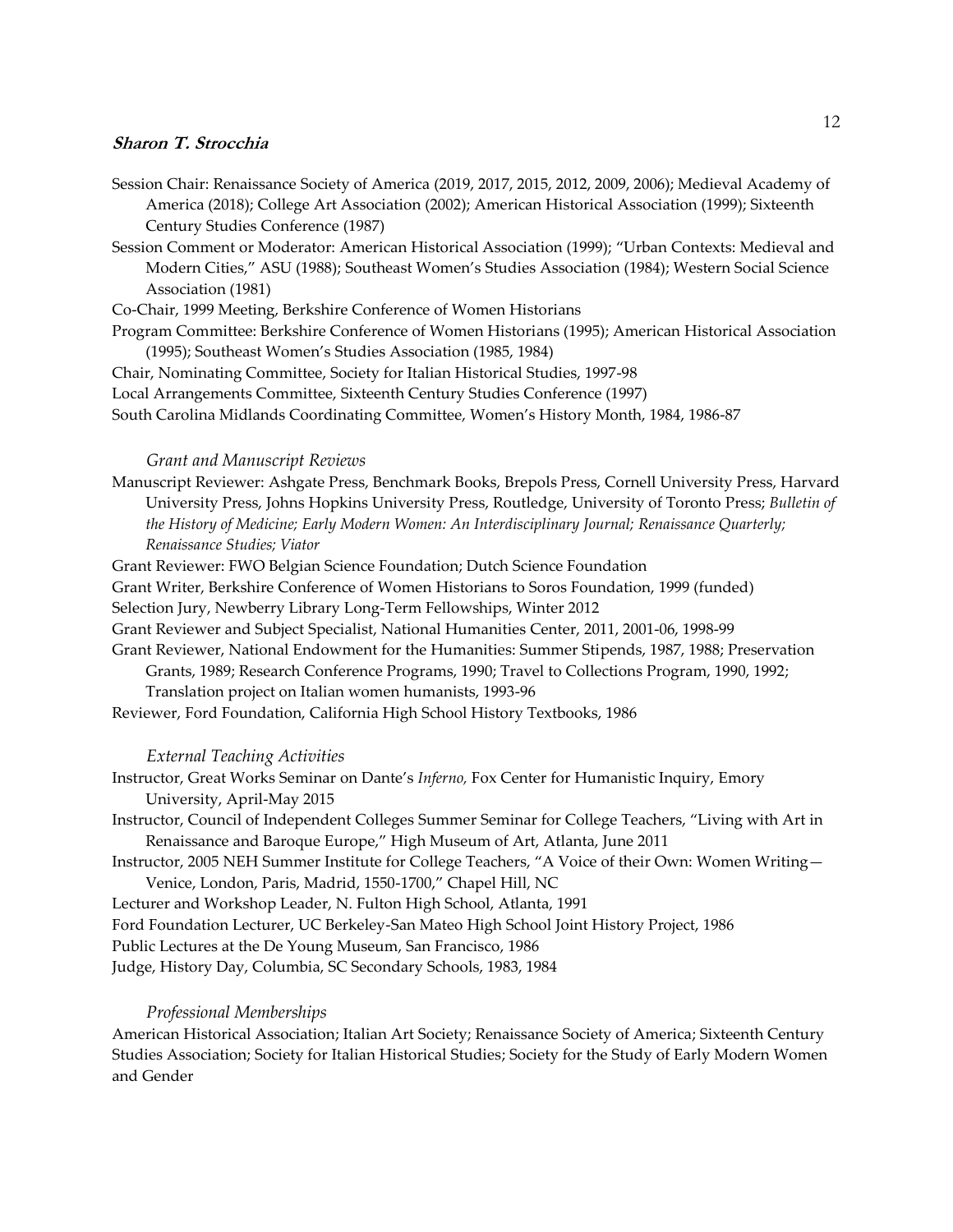#### **EMORY UNIVERSITY ACTIVITIES**

Chair, College Nominations Committee, 2019-20; Member, 2017-20 Member, Executive Committee, Fox Center for Humanistic Inquiry, Emory University, 2018-19 Chair, Interdisciplinary Sub-Committee, Emory University Research Committee, 2014-15 Faculty Advisor, Early Modern and Medieval Consortium (graduate student group), 2014-15 Past President, University Senate and Faculty Council, 2005-06; Chair, Nominating Committee for Faculty Counselors to Emory Board of Trustees Member, Central Steering Committee, Emory University Strategic Plan, 2004-05 Faculty Counselor, Academic Affairs Committee, Emory University Board of Trustees, 2003-05 President, University Senate and Faculty Council, 2004-05; Chair, Benefits Review Committee; Member: EmoryLink (IT) Advisory Group, Discriminatory Harassment Policy Group President-Elect, University Senate and Faculty Council, 2003-04; Chair, Distinguished Faculty Lecture Committee; Chair, Senate Committee on Pre-Employment Drug Testing Policy Member, University Senate and Faculty Council, 2002-03; Chair, Faculty Council Committee on Communications, 2002-03 TATTO Evaluation Committee, Graduate School of Arts and Sciences, 2003 Advisory Committee, Emory Energy Conservation Project, 2002-03 Faculty Chair, Executive Council, Graduate School of Arts and Sciences, 2001-02; Chair, Social Sciences Sub-Committee Senate Committee on Athletics and Recreational Policy, 2001-02; Faculty Liaison, Women's Volleyball Team Participant, Faculty Seminar in Science and Society, Fall 2000 Emory University Grievance Committee, 1999-2002 TATTO (Teaching Assistant and Teacher Training Opportunity) Program Instructor, 1992-2009 Provost's Advisory Committee, Luce Faculty Seminar Program, Emory, 1990-95 Faculty Advisor, Emory Student Organization Review Panel, 1991-92 Faculty Judge, Stipes Creative Scholars Program, 1991-92 Referee, Emory University Research Committee Grant, 1991-92 Emory Women's Studies Program: Steering Committee, Graduate Committee, Colloquium Committee, 1988-91 Co-sponsor, Emory Initiative for Folger Library Consortium, 1988-89; Emory Folger Committee, 1989-92

### **DEPARTMENT SERVICE**

Interim Chair, Department of History, 2021-22 Chair, Ad Hoc Committee on Hiring Priorities, 2019-20 Faculty Review and Promotion Committee, 2018-21, (Chair, 2020-21), 2014-15 Graduate Studies Committee, 2012-13 Webmaster, 2011-12 Advisory Committee, 2009-10 Organizer, Vann Symposium in Honor of William Beik, 2006-07 Director, Co-Director, or Committee Member, Vann Seminar in Premodern History, 1990-2013 Department Search Committees, 2008-09 (Chair), 2006-07, 1989-90, 1988-89 (1 History, 1 ILA) Chair, History Department Colloquium Series, 1999-2000 Faculty Coordinator, History Reading Group, 1995-96